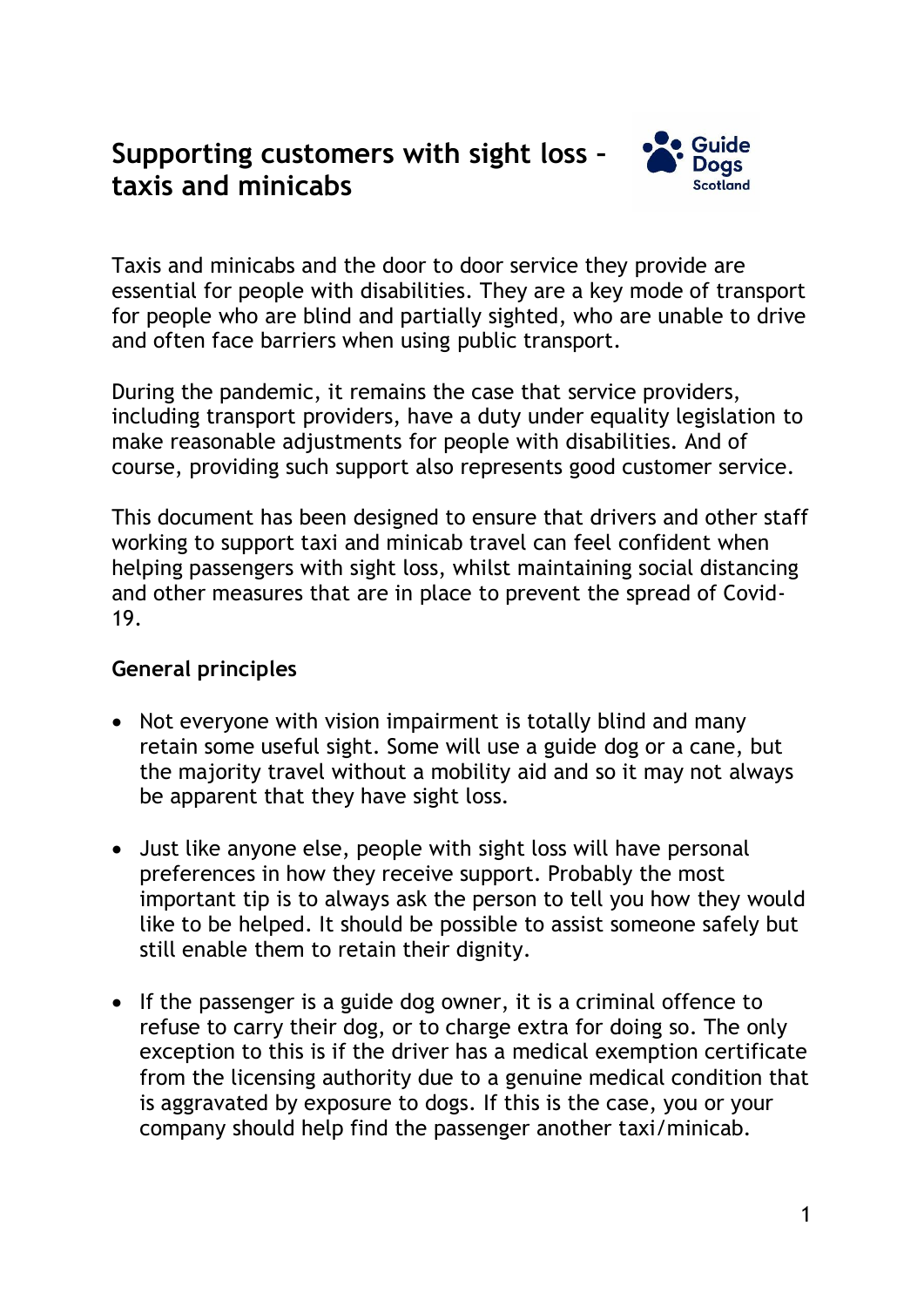- If assisting a guide dog owner, do not interfere with the dog and only give instructions to its owner.
- As many people with sight loss have some useful vision, wearing a high visibility jacket or tabard may be helpful for many customers with sight loss as it could make it easier for them to differentiate you from others.

The remainder of this guidance consists of practical tips on things you can do to support passengers with sight loss and advice on how best to communicate with them. This should ensure your own safety as well as that of any vision impaired passengers.

## **Practical things that drivers and other staff can do**

If you offer a pre-booking service, ensure that your website or customer service staff taking telephone enquiries provides information about access to the minicab/taxi, including any protocols that have been introduced around social distancing, such as all passengers must sit in the back of the vehicle, or whether face covering are required.

When picking up the passenger, pull right up to the kerb to help vision impaired passengers avoid tripping.

If you cannot find the passenger at the pick-up point, when calling them use clear language to explain where the vehicle is parked – e.g. "I am parked on the right hand side of the road outside 1 Bridge Street", rather than "I am in front of the red car". Do not flash your lights or beep your horn to get the passenger's attention. Once you have located them, you may need to move your vehicle to pull up directly in front of them so they can easily locate you.

It is really helpful to explain which direction the car is facing and the layout of the vehicle so the passenger can get into it safely – e.g. if the car door opens outwards or is a sliding door, if the seats all face forwards.

If partitions have been installed to minimise infection, and a microphone and speaker is not in place, inform the passenger and let them know any essential information before they get into the vehicle.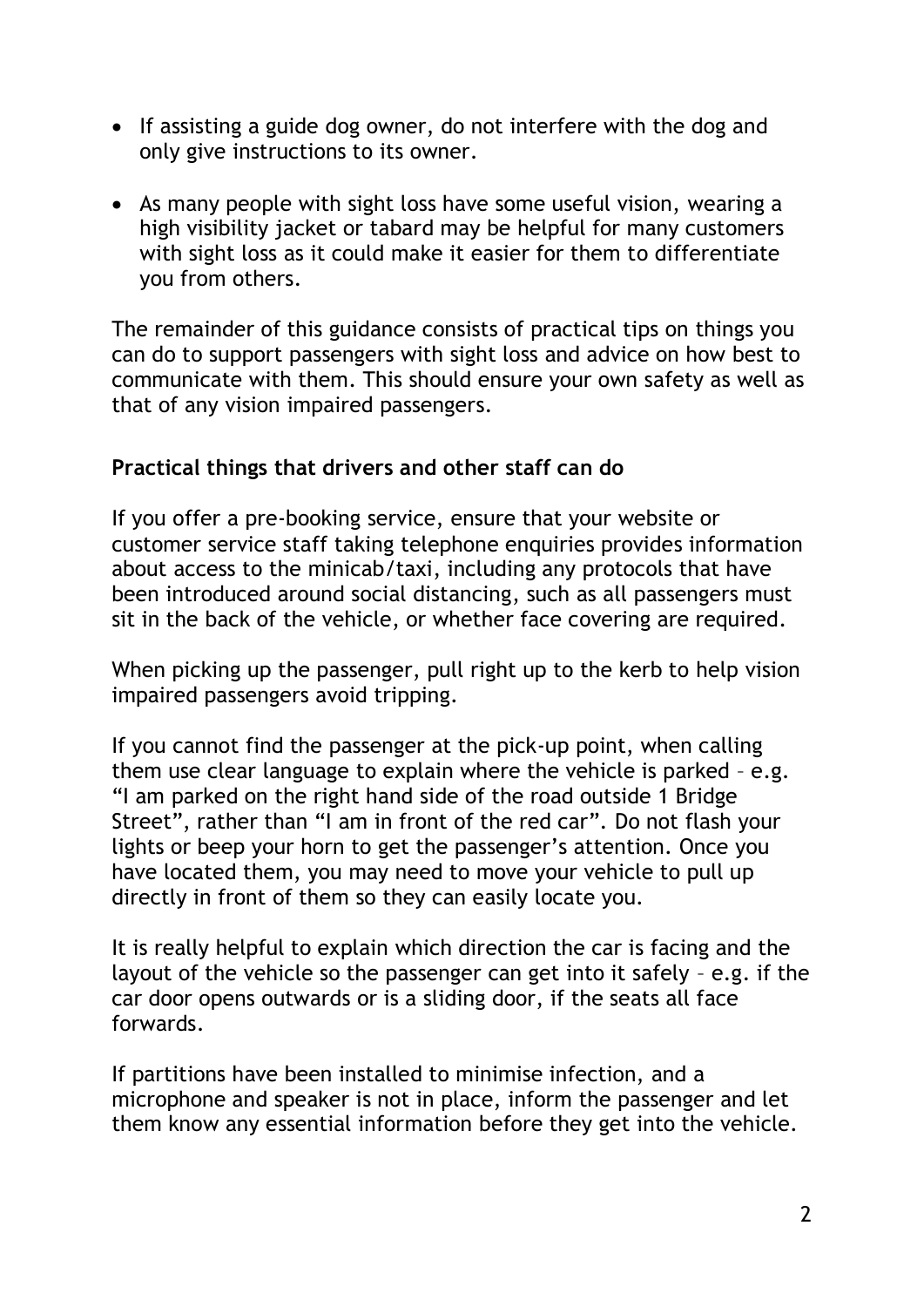If the passenger is a guide dog owner, ask them if they would like their dog in the footwell next to them or in the back of the vehicle if suitable (for example if the vehicle is an estate car or hatchback with removable parcel shelf). Guide dogs are trained to sit with their owner at all times, not to bother other people and not to climb on seats. If the passenger wants their dog in the footwell, you may need to pull the front passenger seat forwards to increase space in the footwell.

As confirmed in the High Court case Thomas McNutt v Transport for London [2019], taxi meters should only start once passengers with disabilities have boarded the vehicle.

Keep the passenger informed about any delays, diversion or other things which might affect the journey. If road or pavement layouts have been changed due to lockdown measures, clearly explain these.

Before starting the journey check that the person is comfortable and if appropriate ask them if the temperature in the vehicle is OK for them (and in the case of a guide dog owner, their dog).

When you arrive at the final destination, tell the passenger what the fare is or what the meter says. Some passengers may need support when paying the fare and you must use accurate and specific language – e.g. "the card machine is to the right of your left hand" rather than "the card machine is here". When paying with cash, due to the need to socially distance, please give verbal directions for where they should place the money for the fare, and when giving change, explain where you have put the money.

Once you have arrived at their desired destination, check to ensure they know where they are and ask them if they are OK to continue or if they need further assistance. They may need guiding to the door of their destination. See below for tips on how to do so safely.

## **Effective Communication hints and tips**

- Identify yourself always introduce yourself and inform the person of your name and job title.
- Always ask the person if they would like any assistance or help and ask them what their name is.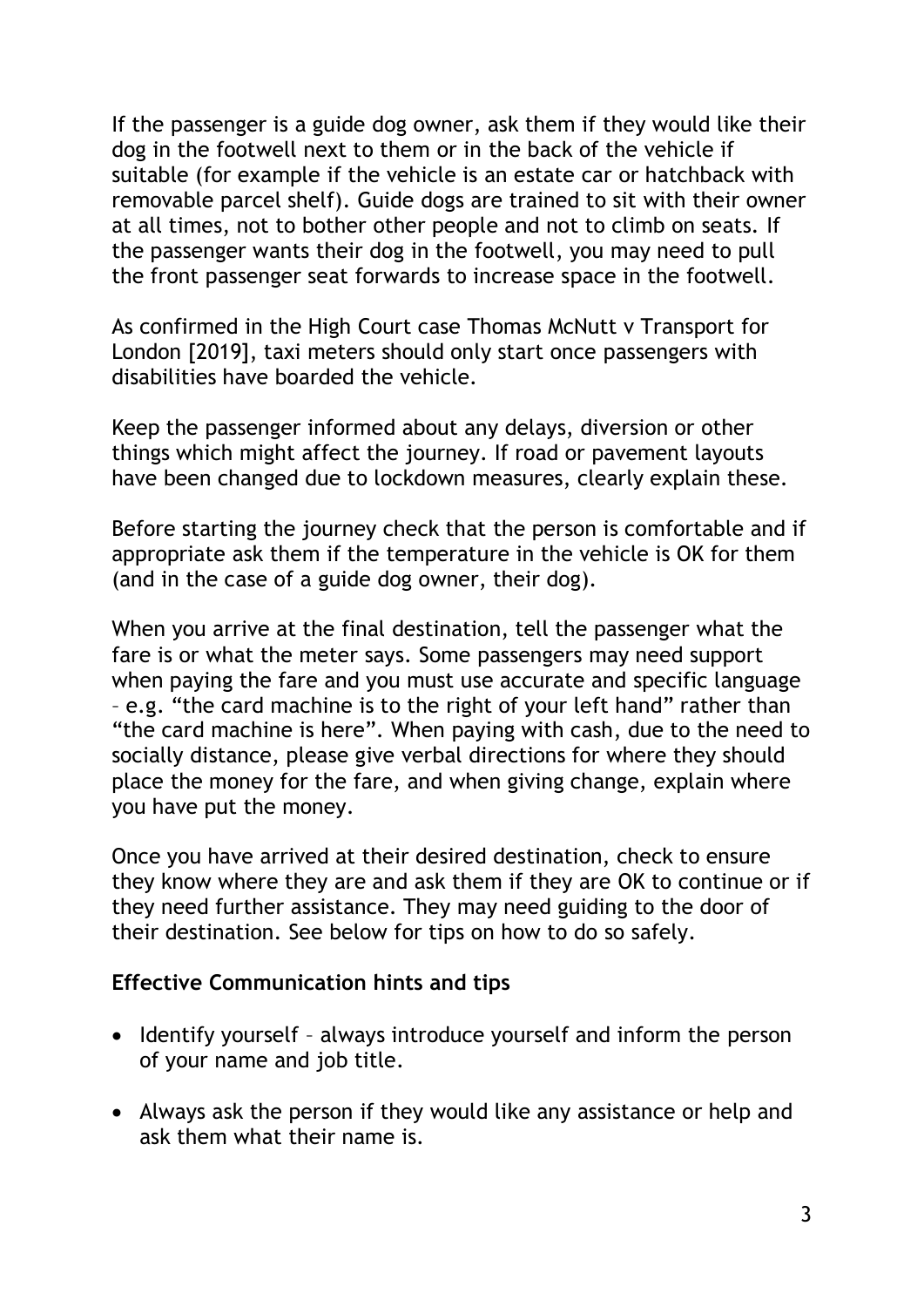- Continue to use normal body language. This will positively affect the tone of your voice and provide extra information to the person who is vision impaired.
- Don't be afraid to use everyday language.
- Never channel conversation through a third person. Always speak directly to the vision impaired person.
- When verbally guiding a person, ask them if they would like you to walk ahead of them, behind or on their left or right (2 metres distance). Their preference may allow them to use any remaining vision.
- Provide clear instructions when describing a route or when you would like the person to change direction e.g. Left and Right.
- Describe main features of area to help the person orientate themselves – e.g. "the taxi/minicab has pulled up on the left-hand side of the road, and when you get out you will be facing the main entrance". You may wish to use the 'clock face technique' when describing the environment in front of the person - e.g. 'directly in front of you at 12 o'clock is the main entrance, to your right at 3 o'clock is a pedestrian crossing. On your left at 9 o'clock is the start of the high street".
- Describe the environment around you as features (landmarks and sound) may act as clues to help the person orientate themselves e.g. noise such as 'the traffic will be on your left'.
- When walking always let the person know about differences in the floor surface such as kerbs, steps and elevation (up and down)
- Let them know about any changes in surface such as tactile paving, gravel, tarmac and grass.
- Inform the person of any obstacles near them that could be trip hazards or that they could accidentally bump into e.g. bollards, posts, benches or bins.